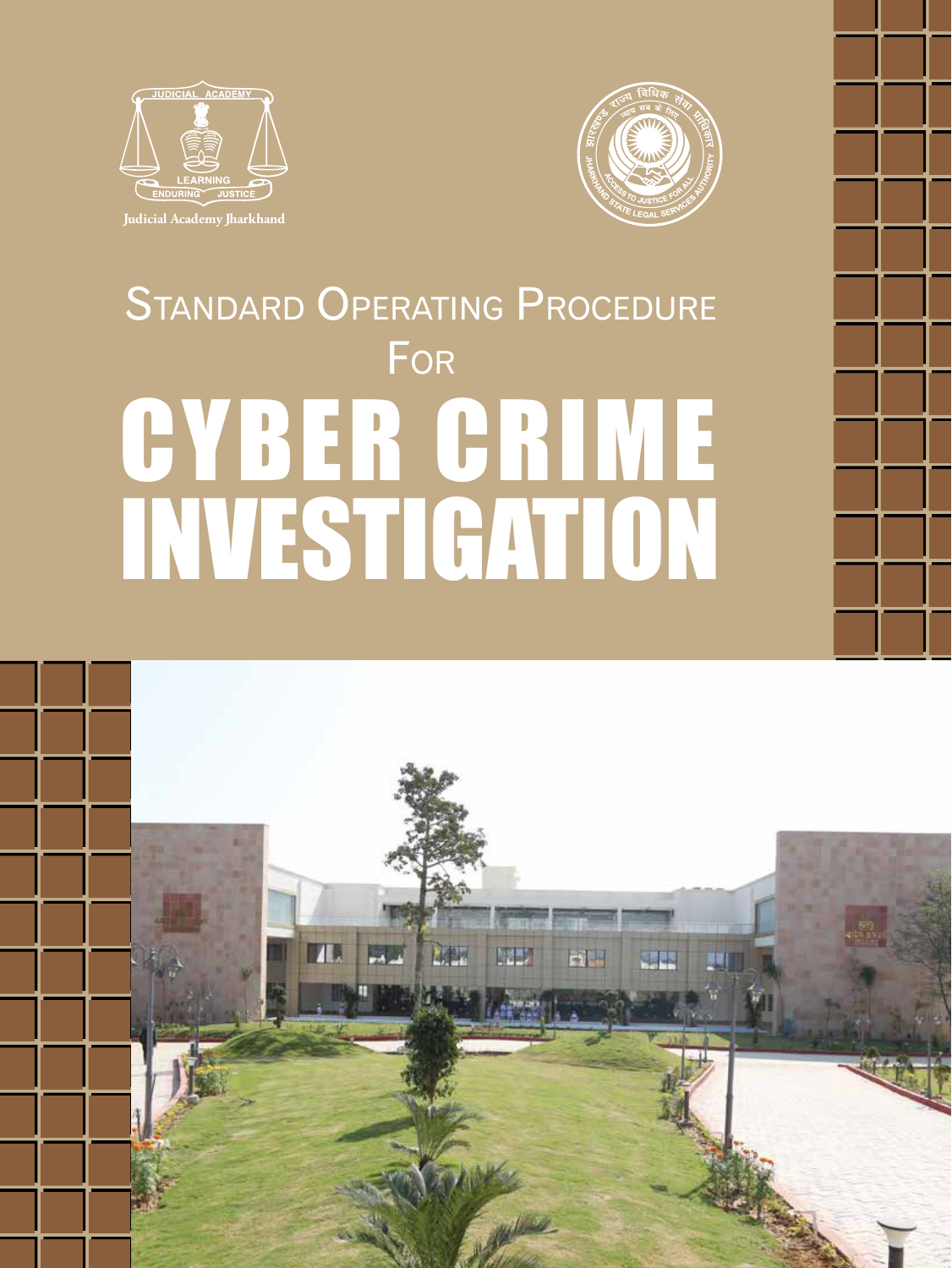

# **STANDARD OPERATING PROCEDURE FOR CYBER CRIME INVESTIGATION**

#### **Description 1**

## **TYPES OF CYBER CRIME**

done dishonestly or fraudulently. ad emy Jharkhand Cyber crime may be said to be those where either the computer is an object or subject of the act constituting crime including conventional crimes. Broadly speaking any criminal activity that uses a computer either as an instrumentality, target or a means for perpetuating further crime comes within the ambit of cyber crime. Section 66 of the Information Technology (Amendment) Act 2008, defining cyber crime, refers to punishment if the acts detailed in Section 43 of Information Technology Act 2000, are

Cyber crime can be categorized as 1. Crime against property, 2. Crime against Government 3. Crime against person

#### **1. Crime against property**

#### ¾ **FINANCIAL FRAUD**

(Under IPC and Section 66 of IT Act)

Financial fraud - These frauds include commercial fraud, investment fraud, hiring for jobs abroad etc by use of computer.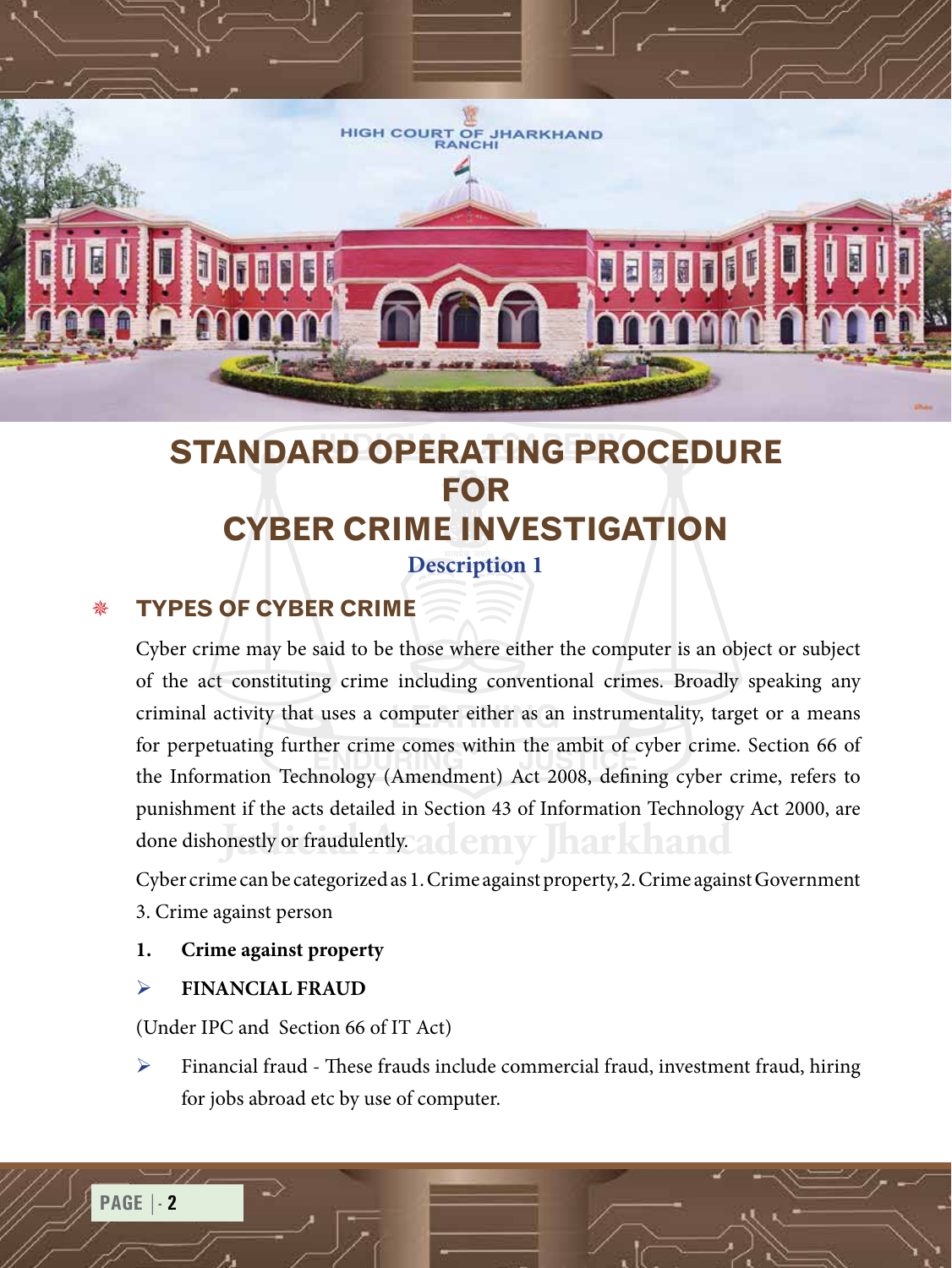- Fraudulent or dishonest use of computer and computer resource to commit crime against property
	- $\triangleright$  Vishing fraud-Dishonestly or fraudulently misappropriating property using voice as a mean to extract private financial information like credit/debit / internet banking details
	- $\triangleright$  Job scams -Dishonestly or fraudulently misappropriating property using spoof emails, creating fake websites.
	- $\triangleright$  Social media fraud Dishonestly or fraudulently misappropriating property by creating fake account on social media or through honey trapping.
	- ¾ Intellectual Property Crimes: Intellectual property consists of a bunch of rights. Any unlawful act by which the owner is deprived completely or partially of his rights is a crime. The most common type of IPR violation may be said to be software piracy, infringement of copyright, trademark, patents, designs and service mark violation, theft of computer source code, etc
	- ¾ Salami attack :Also known as salami slicing ,where a series of small fraud done on a regular basis through computer network/resources that finally adds up to a bigger fraud. For example a bank employee deducting a small sum of money daily from various customer's account which finally adds up to a large sum **JUSTICE**

#### ¾ **DATA MODIFICATION**

(Onder section 66 of the Information Technology Act, 2000 and under sections 405,<br>420,467, 406, 408, 409 etc of the Indian Penal Code, 1860) In this offence, the accused (Under Section 66 of the Information Technology Act, 2000 and under Sections 403, by accessing the Computer System, changes or damages the existing data/information or by doing any act mentioned in Section 43 of the IT Act fraudulently or with dishonest intention, and thereby causes harm to the person or to the institution.

#### **2. Crime against person**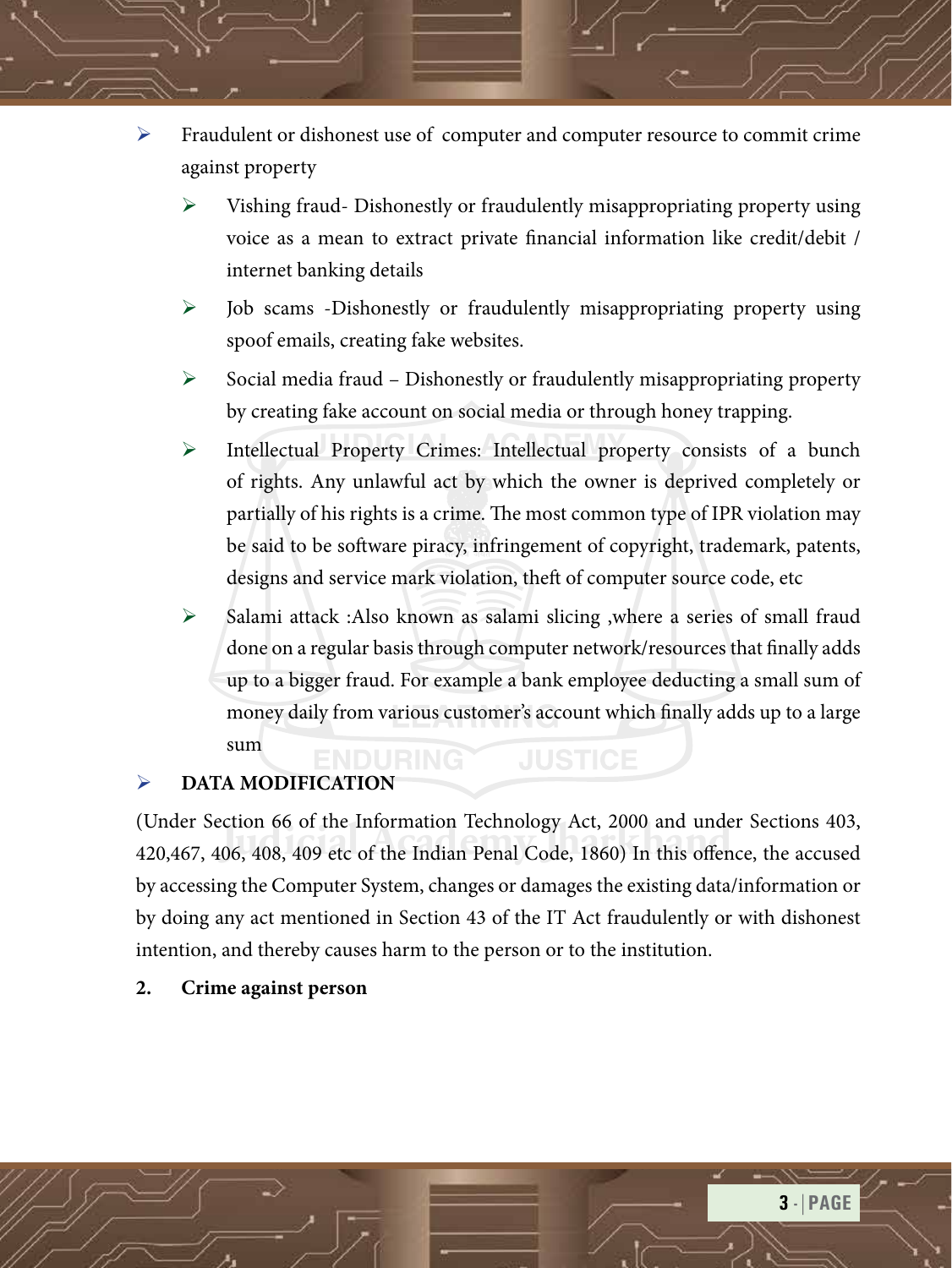#### **Identity theft**

(Under Section 66C and 66D of the Information Technology Act, 2000)

- ¾ **Identity Theft and Impersonation**
	- **IDENTITY THEFT :-** Identity theft may be categorized as a crime against property or the crime against person. It is the fraudulent or dishonest use of electronic signature,password or unique identification of any person to commit Cyber Crime e.g seeking financial information of any person though vishing ,e-mail spoofing and causing misappropriation of property.
	- ¾ *(Section 66C of IT Act deals with Punishment for identity theft.)*
	- ¾ **IMPERSONATION :-** A person to said to commit an act of personation if he cheats by pretending to be some other person ,or by knowingly substituting one person for another,or representing that he or any other person is a person other than he or such person *(Section 416 of IPC)*
	- ¾ *Section 66 D of IT Act deals with offence of impersonation using electronic means.e.ga* person impersonating as bank manager and seeking private financial information through social engineering
- This is done to steal the personal information such as Date of Birth, Name, PAN number, Passport number, Credit card number, ATM Pin no., E-mail Account details, or any other unique identification feature etc and with an object to defraud. This sensitive information of the victim is obtained by various means like phishing,

vishing sending the fake victim's email address and obtaining their confidential information.

## **Cyber Stalking**

Whoever follows contacts any person or monitors his/her use of internet despite showing

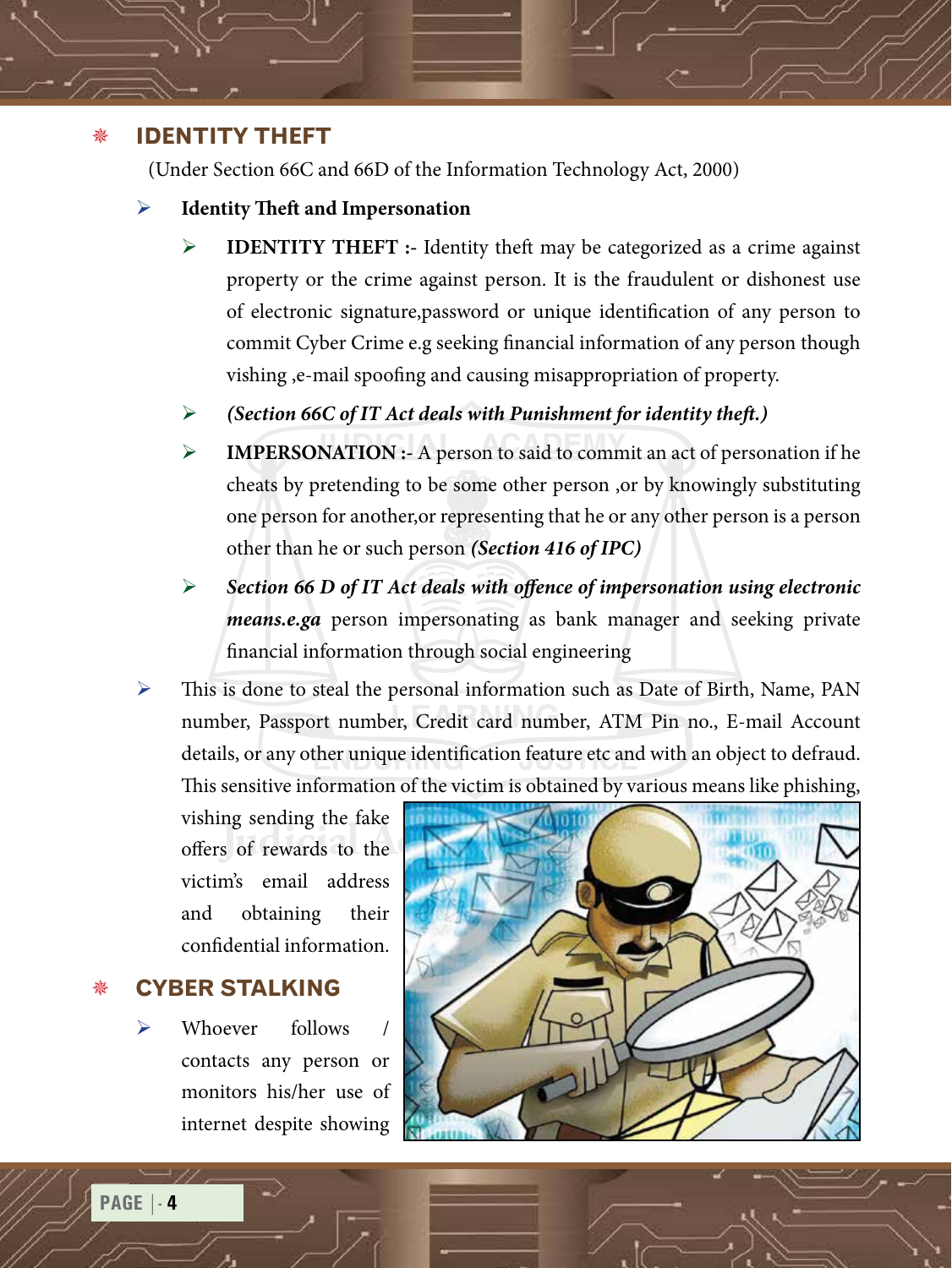clear sense of disinterest commits an offence of cyber stalking.Section 354(D) of IPC deals with stalking including cyber stalking.

¾ **Cyber Bullying :-**Causing harassment or creating fear through cyber stalking is cyber bullying.

*(Section 66E of IT Act deals with punishment for violation of privacy through computer network/computer resource)*

 $\triangleright$  In this offence, by the use of computer or electronic devices, the victim is persistently followed, harassed and is threatened or intimidated by sending emails or by sending messages or calls on the mobile and by sending objectionable messages containing threat to the victim's Social Network Account causing mental and physical harm.

## **Data theft**

(Under Section 66 of the Information Technology Act, 2000 and under Section 379 of the Indian Penal Code, 1860)

¾ This offence involves unauthorized access and downloads, copies or extracts data from victim's computer containing sensitive information without the permission of the owner. This sensitive information includes the victim's personal information such as name, date of birth, address, contact details, username and password, credit card / debit card number OTP etc.

## **PORNOGRAPHY ADURING JUSTICE**

- materials that sexually exploit underage children. It also includes activities **Child Pornography :** Use of computer networks to create, distribute, or access concerning indecent exposure and obscenity. *(Section 67 B of IT Act deals with Punishment for publishing or transmitting of material depicting children in sexually explicit act, etc. in electronic form* and under Section 292 of the Indian Penal Code, 1860 and Section 14 and 15 of POCSO Act)
- ¾ **Pornography :-** Transmission of obscene article/sexually explicit act/images through electronic means .

*(Section 67 and 67A of IT Act deals with punishment for transmission of obscene/ sexually explicit materials through electronic means )*

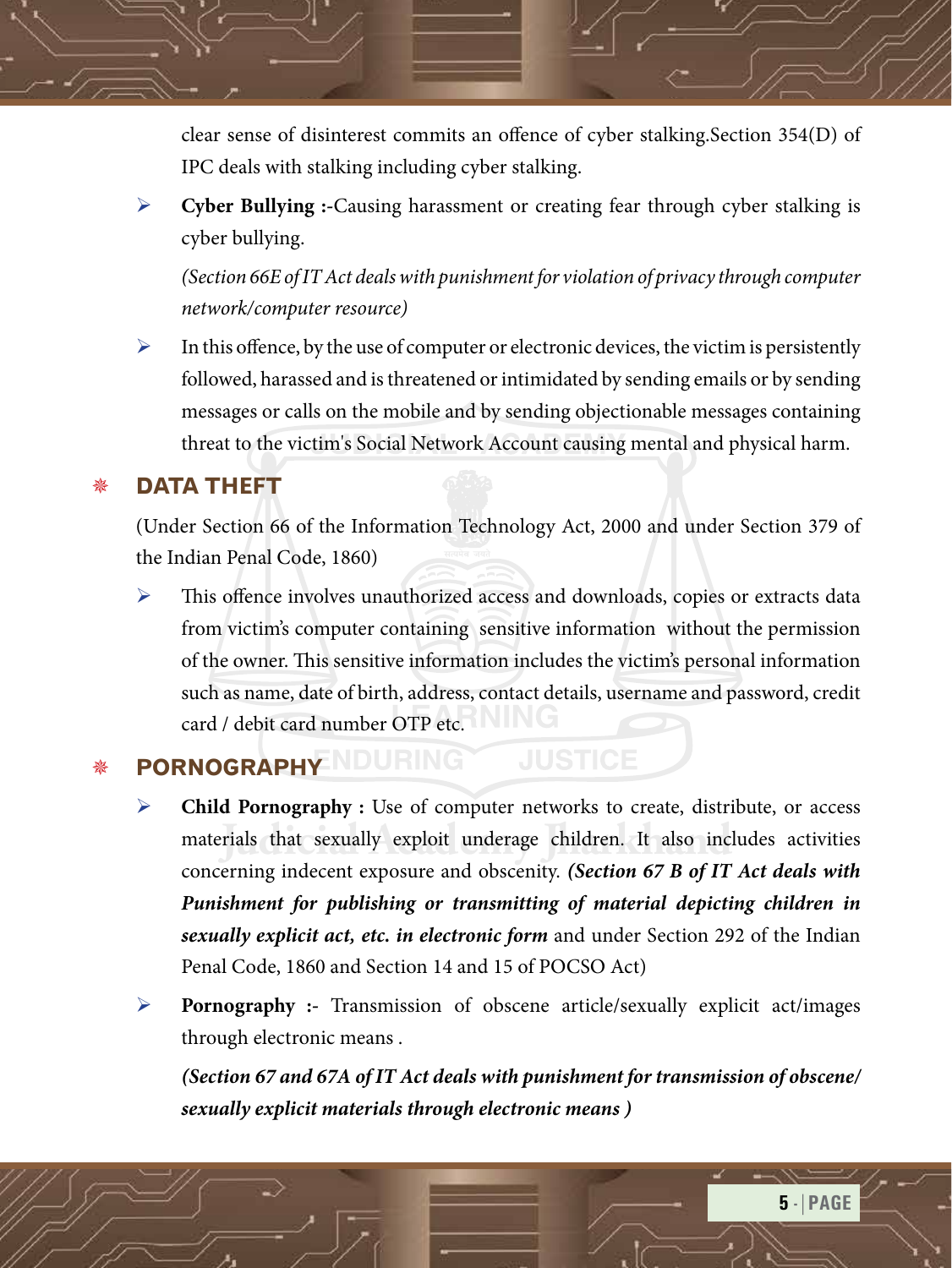- ¾ **Cyber Trafficking:** It involves trafficking in drugs, human beings, arms weapons etc. which affects large number of persons.
- ¾ Publication of pornographic video, images, etc. through E-mail, website, chatting site, social network site etc. comes under the purview of obscenity crime
- $\triangleright$  The possession of above mentioned materials involving a child below the age of 18 years is itself an offence under Section 14 and 15 of the POCSO Act.

## **Theft of Intellectual Property and Trade Secrets**

(Under Section 66 of the Informational Technology Act, 2000; Intellectual Property Rights Act 1957 and Section 379 IPC and other enactments)

 $\triangleright$  This offence involves theft of intellectual property, business models, ideas, novelty and copyright protected works of an individual and organization by means of computer.

#### **Espionage**

(Under Sections 66 and 70 of the Information Technology Act, 2000)

It involves gathering classified informations from the protected system of the governmental agencies . Through this, an attempt is made to get access to the sensitive governmental data. A RNING

#### **Hacking**

(Under Section 66 of Information Technology Act, 2000)

**ENDURING** 

Hacking is a criminal offence committed by illegal use and control of a computer without the permission of the computer owner. the permission of the computer owner.

## **Denial of Service**

#### **Denial of Service attack:**

- ¾ A DOS attack is disrupting the use of machine or network by its legitimate user by flooding it with superfluous traffic/requests .
- ¾ A DDOS (distributed denial of services attack is attacking the target system from multiple sources i.e using more than one unique IP Address making it difficult to trackthe source of attack.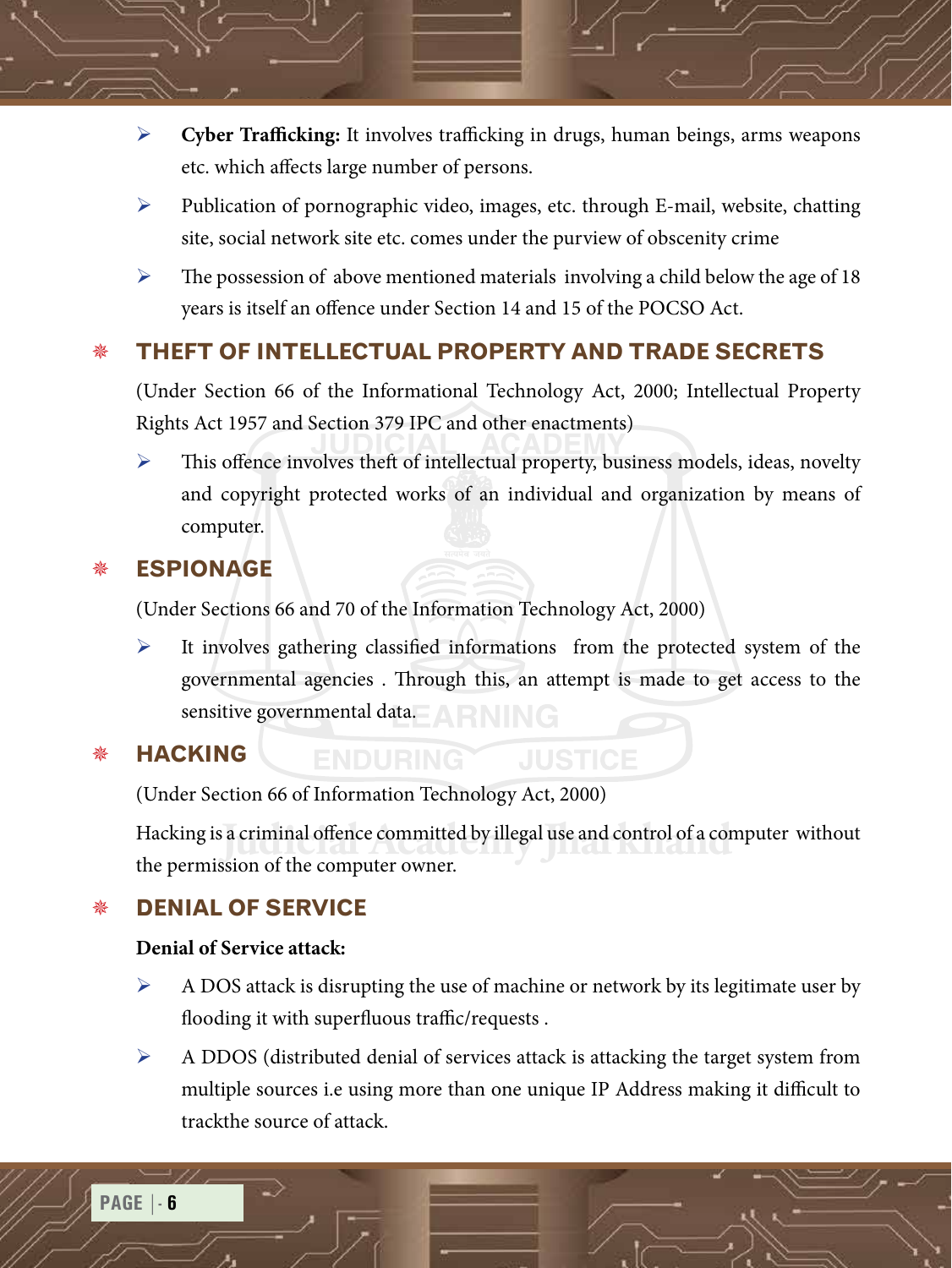

This is a financial offence where access to computer or internet or both is obstructed for demand of money. Example: Salami attack, Ransomware etc.

### **Virus or worm Attack**

(Under Section 66 of Information Technology Act, 2000)

A program called virus that has the ability to infect other programs of the computer and make its copies and spread to other programs or computer. These are malicious software which attaches itself to any other software or they harm the computer. Use of such virus or worm to attack any computer device shall attract Section 66 of the IT Act and relevant provisions of the IPC.

## **Spoofing**

(Under Section 66 & 66D of Information Technology Act, 2000)

Sending email by camouflaging it in a such a manner that it appears to have been sent from someone else's account to a victim demanding personal information etc.

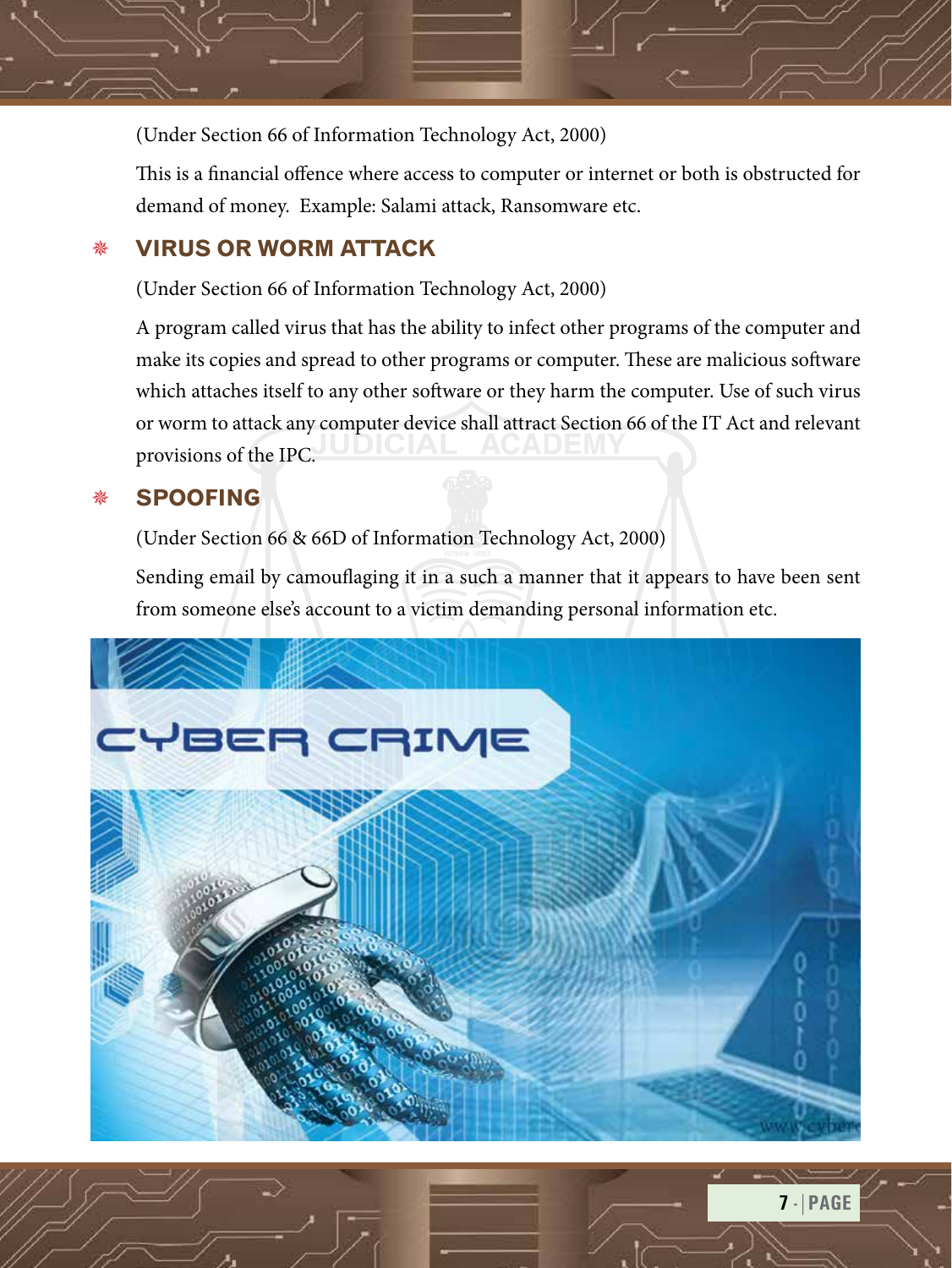#### **Skimming**

(Under Section 66C of Information Technology Act, 2000)

Obtaining card information by attaching unauthorized device to the ATM, POS machine etc. It is used against the victims to cause financial harm to them.

#### **PHarming**

(Under Section 66 C & 66 D of Information Technology Act, 2000)

Pharming is that cyber crime where victim's private informations are deceptively extracted through a website which seems to be real and genuine, causing financial loss, where a malicious code is able to alter the host file on the target system .Once it is manipulated, all the traffic of the victim's system is misdirected to fake or fraudulent websites.

#### ¾ **Crime against Government:-**

- ¾ *Cyber espionage* It is gaining illicit access to the confidential information/ data held by Government using computer network/resources.
- ¾ *Cyber Terrorism:-* It is a politically motivated crime using computer resource/ computer network to cause serious disruption in services, bodily harm or injury to persons at large in order to create a sense of fear in the society so as to impinge upon the sovereignty, integrity and security of the State

Penalty for offences of cyber terrorism is dealt under sections of IPC, UAPA and the other applicable law along with 66 F of the IT Act

**Judicial Academy Jharkhand** also include Cyber vandalism i.e. destroying/gaining access/modifying critical data ¾ Cyber warfare :- Cyber warfare is crime against Nations/Governments which may stored in Government installations detrimental to the security of the State.

#### **Description 2**

## **JURISDICTION OF POLICE STATION IN REGISTERING FIR RELATED TO CYBERCRIME:**

1. The concerned police station under the jurisdiction of which the Bank is situated from where there is illegal withdrawal of money will have the jurisdiction to register FIR under section 156 (1) read with section 177 of the Code of Procedure and investigate.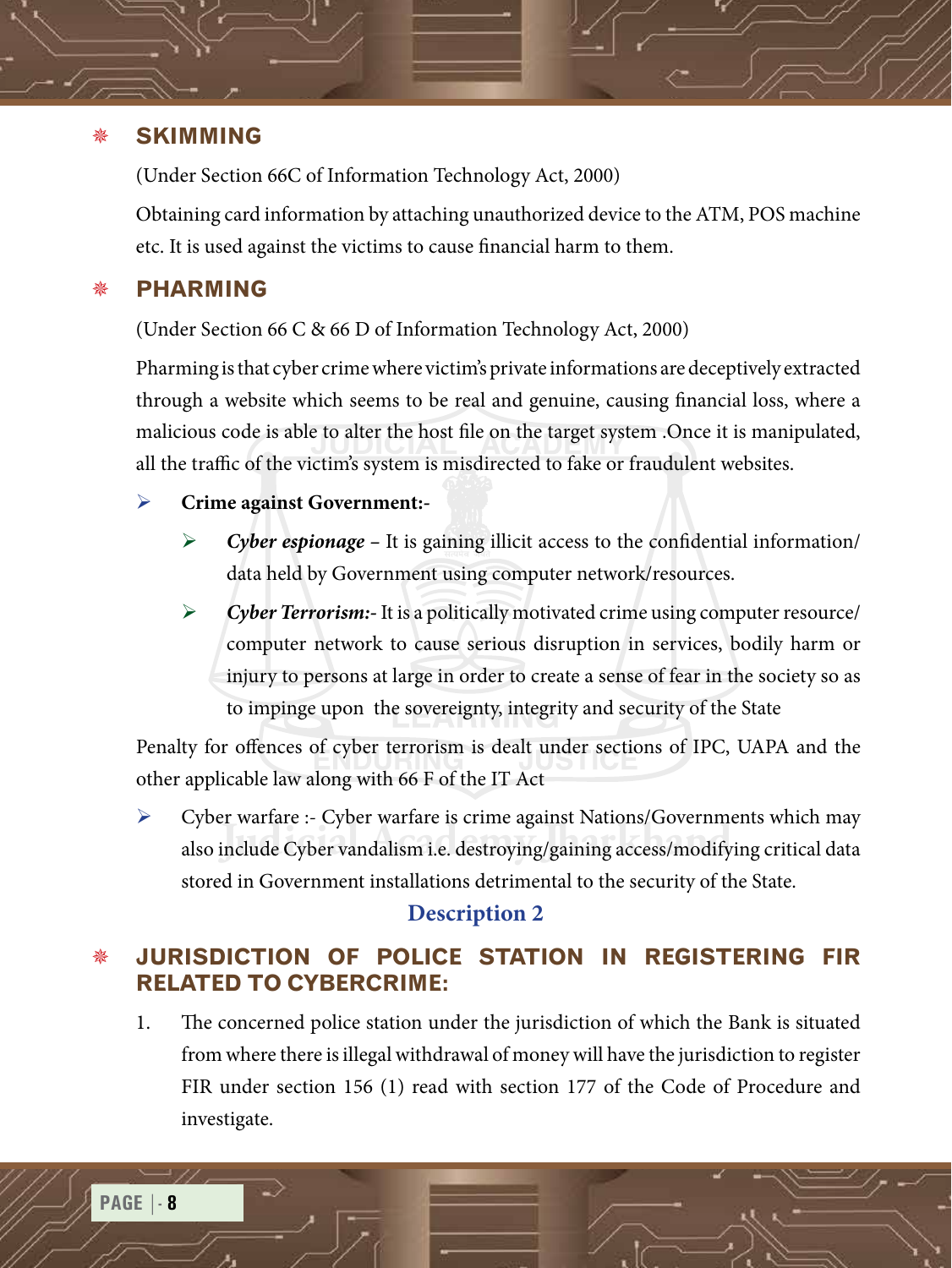2. In cases of economic offenses where it is not certain under which jurisdiction the crime has been committed or if the crime has been committed under more than one jurisdiction or is a continuous offence, FIR can be registered in any related police station and investigation can be conducted under the provisions of Section 178 read with section 156 (1) Code of Criminal Procedure.

**Example -** Money is withdrawn from the account of a person who is located in Ranchi by a criminal sitting in Jamtara and it is transferred to more than one account. There will be jurisdiction in all the places from where money has been transacted.

3. In cases where the offense has been committed within the jurisdiction of one police station and its effect will be in the jurisdiction of any other police station then the offence can be registered in either of the two police stations under the provisions of Section 156 (1) read with Section 189 of Code of Criminal Procedure.

**Example-** In offences related to social media, if the objectionable post has been made within the jurisdiction of a police station, and it is uploaded on the social media through the Internet, and it is seen in other jurisdictions all the concerned police stations will have jurisdiction.

4. In case the offence is the result of a criminal conspiracy, both the police station will have jurisdiction to register FIR and investigate, where either the conspiracy was hatched or where the offence was committed, under the provisions of Section 180 read with Section 156(1) Code of Criminal Procedure.

**Example -** In cases where the illegal withdrawal of funds through cyber crime has been done on more than one victim, and that amount has been transferred to a bank account in some other jurisdiction and the beneficiary is found accomplice under S. 120B IPC, then in this case the offence can be registered either in the jurisdiction of the bank account of the victim or the beneficiary and the investigation can be conducted.

5. In cases where financial offence or social media offence is done through telecommunication like internet, mobile etc., the place where the communication was made, or where it was received, both the police stations will have jurisdiction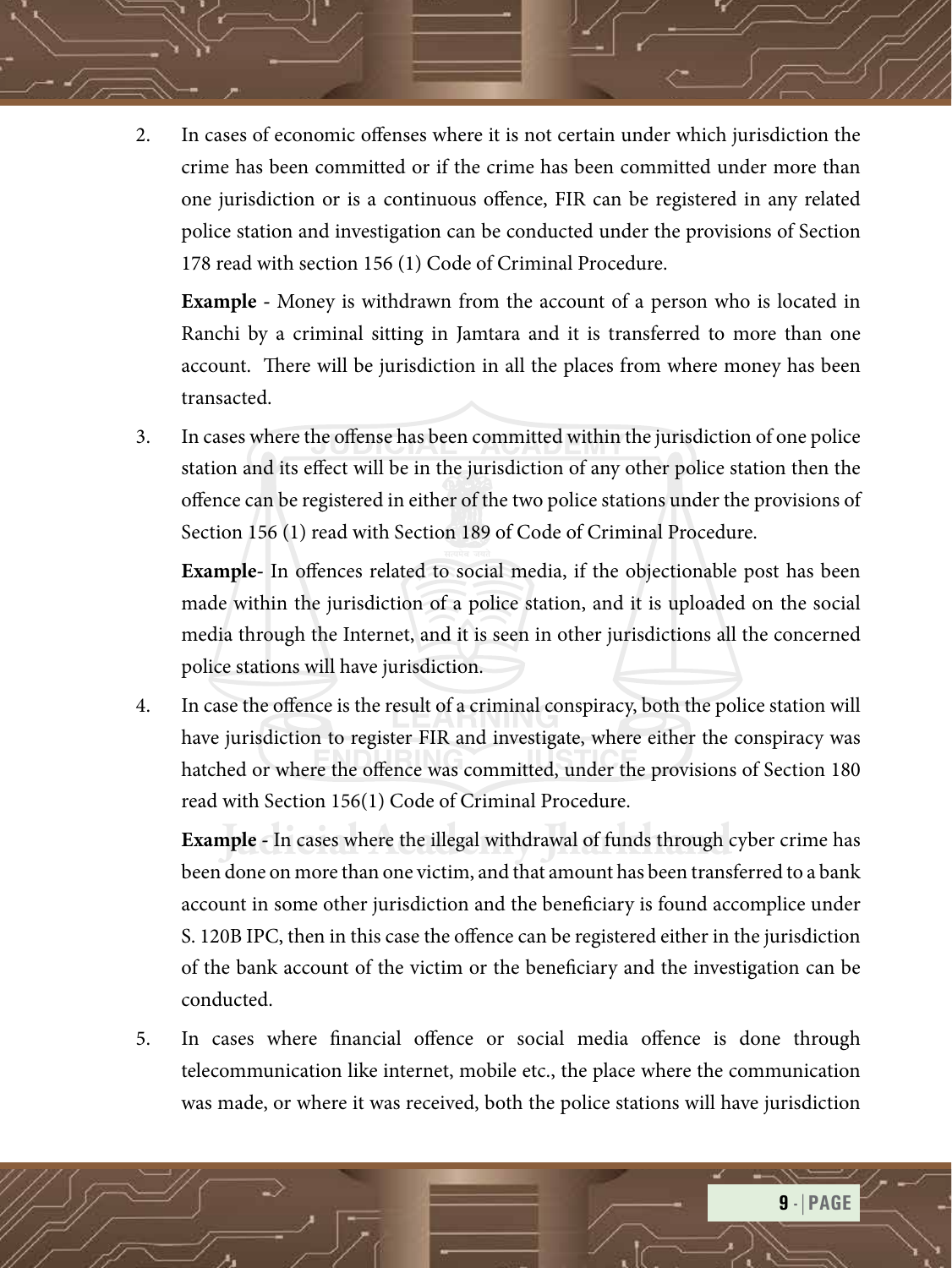under the provisions of Section 182 read with Section 156(1) of the Code of Criminal Procedure.

**Example:** If the OTP of an account holder is obtained by criminals sitting in the jurisdiction of any other police station through mobile or telecom and internet, then both the police stations will have jurisdiction.

#### **STEPS TO BE TAKEN BY THE INVESTIGATING OFFICER AFTER THE REGISTRATION OF FIR RELATED TO THE CYBER CRIME:**

- 1. To inform the concerned bank to block the account of the victim to avoid further withdrawals from the concerned account of the victim
	- 1) by phone JUDICIAL ACADEMY
	- 2) by Internet, or,
	- 3) by personally visiting the concerned branch.

The victim may however continue withdrawals /transaction from his account through checks or withdrawal slips.

- to the concerned nodal officer to provide the information like transaction<br>details ,associated IP Addresses and KYC of the concerned accounts and 2. To obtain details of the accounts from which illegal/unauthorized withdrawals have been made and the accounts in which funds have been transferred. A detailed transaction statement of the victim's bank account of the date of fraud should be obtained to track the channels through which the money has been routed. If the money has been transferred to a particular bank account through digital wallet/wallets ,a notice u/s 91 and 102 CrPC should be served to the concerned nodal officer to provide the information like transaction put a debit freeze on the accounts involved .A request should also be made for the reversal of fund to the source account after explaining the chain of transaction .A copy of the FIR and victim's bank statement should be attached in the email .
- 3. Similarly, to obtain details of the mobile or IP address such as CDR, CAF etc. using which crime has been committed from the internet service provider.
- 4. In this regard the following actions are required by I. O.-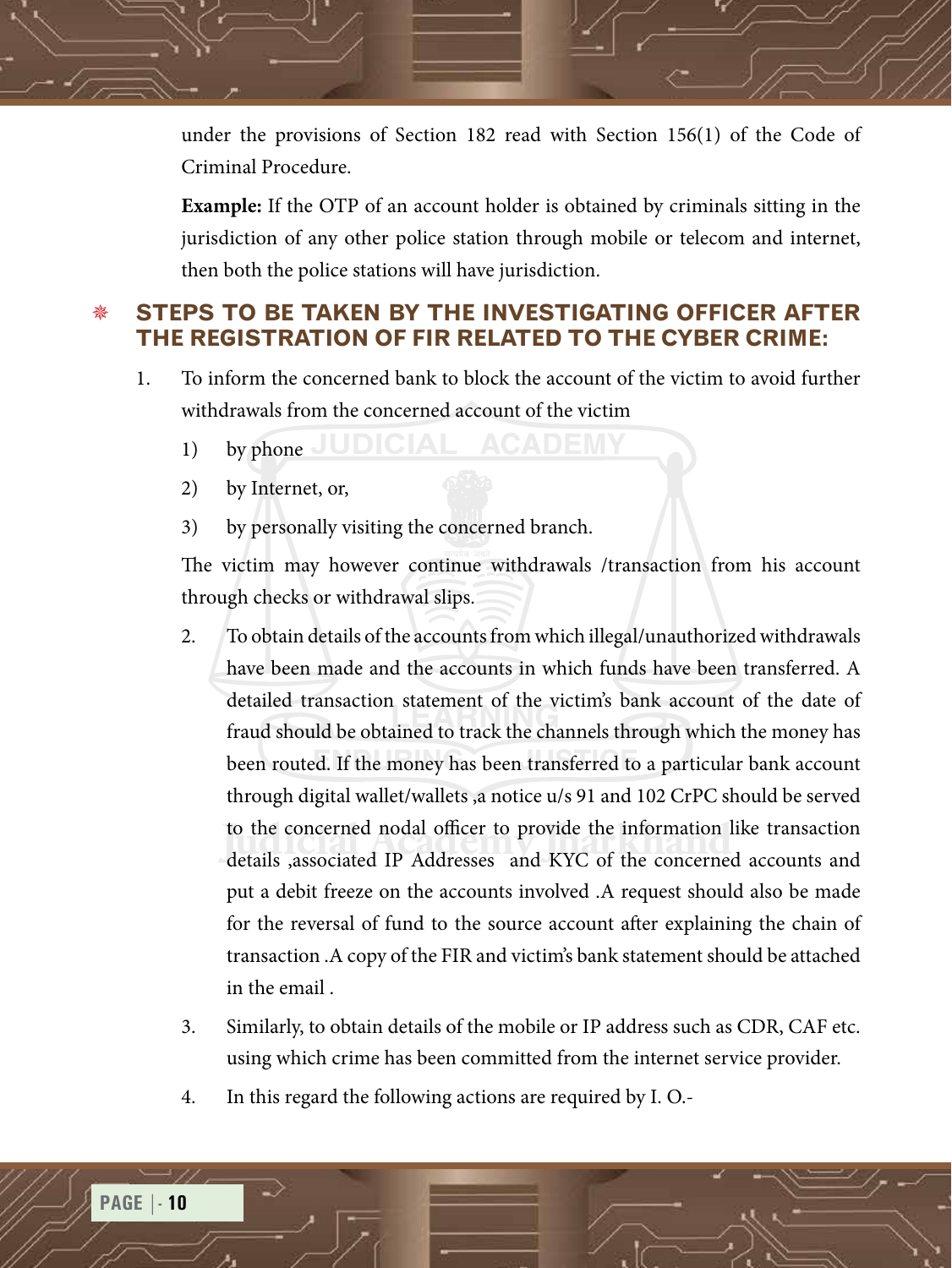To obtain copy of the statement of account duly certified under Section u/s 2A and 4 of the Bankers Book Evidence Act, 1891 from the branch manager of the concerned bank and section 65B of Indian Evidence Act ( if a printout of the statement is taken )should be obtained from the beneficiary bank.

A notice u/s 91 CrPC should be served to the concerned ISP /TSP for providing the CDR and CAF of the mobile number in case of vishing frauds.

## *A certificate u/s 65B of Indian Evidence Act to be obtained from the concerned ISP*

- 5. In case the above details are not supplied application may be filed in the concerned court having competent jurisdiction to issue notice under Section 91 of the Code of Criminal Procedure calling for the above documents.
- 6. In such cases where the above-mentioned details are not made available to the I.O. in due time after issuance of notice under Section 91 Cr.P.C the concerned court, if found appropriate, can take cognizance against the branch manager under Section 175 of the Indian Penal Code, 1860 by filing a separate case.

#### **Or**

The I.O. in such cases can also file a complaint under Section 195(1) (a) of the Code of Criminal Procedure, 1973 and make prayer to the court to take cognizance under Section 175 of the Indian Penal Code, 1860.

- Lettincate under the provisions or section 4 or Bankers Book Eviden<br>1891 may also be obtained and presented to the court during the trial. 7. Where the account statement is received without certification the prescribed certificate under the provisions of Section 4 of Bankers Book Evidence Act,
- **8. From which officer of the bank the statement of account may be obtained after due certification?**

The Bank Managers or the Chief Accountant of every branch of the bank are competent to issue certified copies of book of accounts under the provisions of Section 2(8) of the Bankers Book Evidence Act, 1891.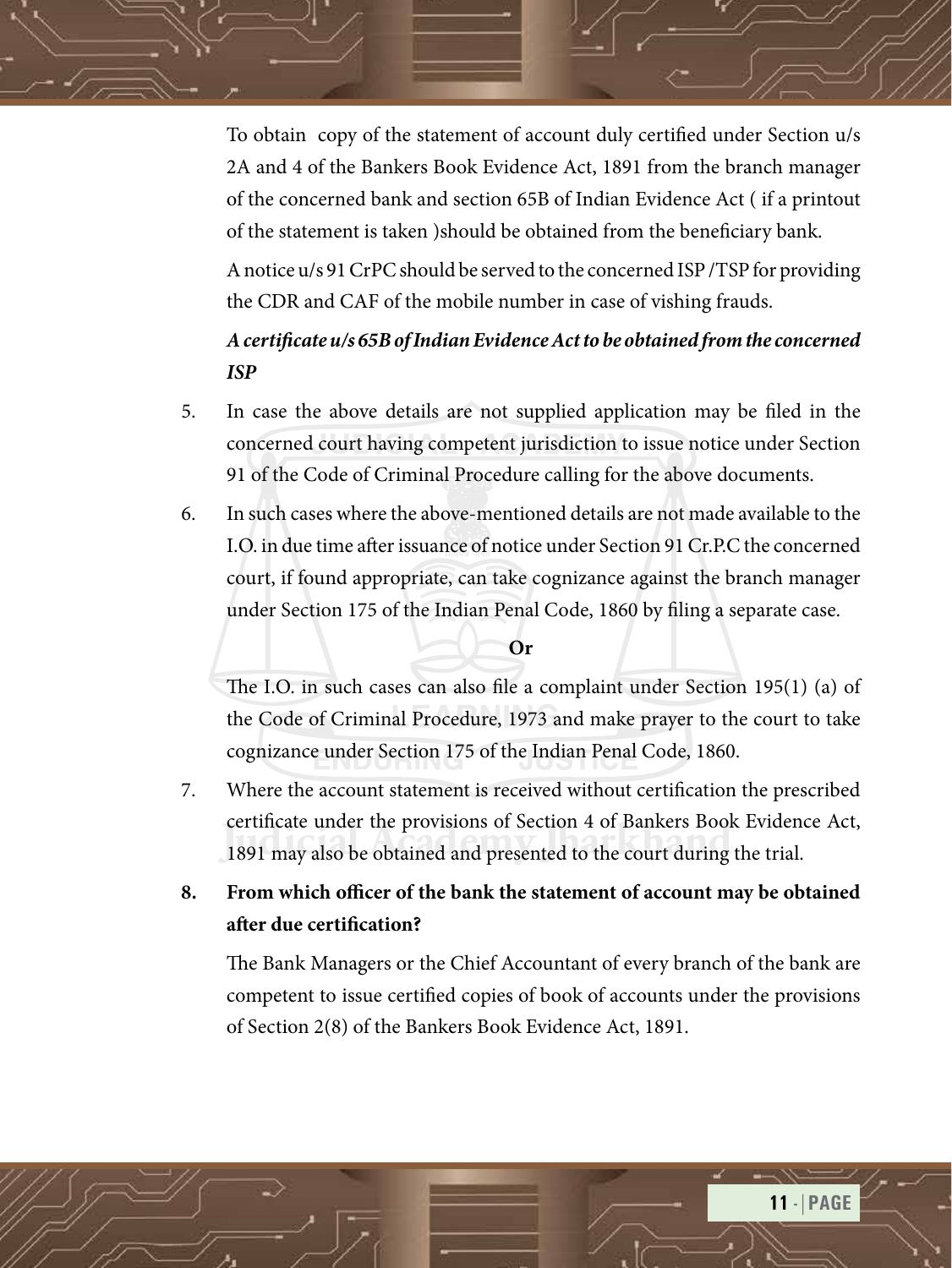- 9. In the light of the Section 4 of the Bankers Book Evidence Act, 1891 the certified copies of the book of accounts shall be admissible in the court of law as evidence and the bank officer issuing the same will not be required to be present in the court as a witness. In such circumstances where the statement of account is obtained by computer printout it will also be mandatory to take a certificate separately under the provisions of Section 65B (4) the Indian Evidence Act, 1872.
- 10. The certificate under Section 65B (4) of the Evidence Act, 1872 must be obtained from the service provider in case of CDR and other related electronic evidence and be filed in the Court and the above prescribed procedure of Section 91 Criminal Procedure Code, 1973 may be followed to obtain the said certificate.
- 11. The officer issuing the certificate under Section 65B (4) of the Evidence Act, 1872 **will not be required to be presented as a witness.** The said certificate will be **proved** by identification of the Investigating officer as recipient of the said certificate.
- 12. The certificate under Section 65B (4) Evidence Act, 1872 to be presented with the said CDR or electronic record as far as possible. But in the event of nonreceipt of prescribed certificate during investigation it will be admissible by the court even during the trial.
- order to identify the accused from CCTV footage his still photo obtained<br>from the footage and efter getting a certified photo of the accused from iail 13. The aforesaid procedure will also be followed to obtain CCTV footage. In from the footage and after getting a certified photo of the accused from jail both can be sent to the expert for examination and report.
- 14. The prescribed certificates under Section 65B (4) of the Evidence Act, 1872 can be issued by putting digital signatures or signatures and seals under the provisions of Section 3 of I.T. Act
- 15. In illegal withdrawal cases where any other account is used for transfer and withdrawal of the amount which is not verified as per KYC rules of RBI, the bank officials opening the concerned account can also be charged under Section 120B of the Indian Penal Code, 1860 .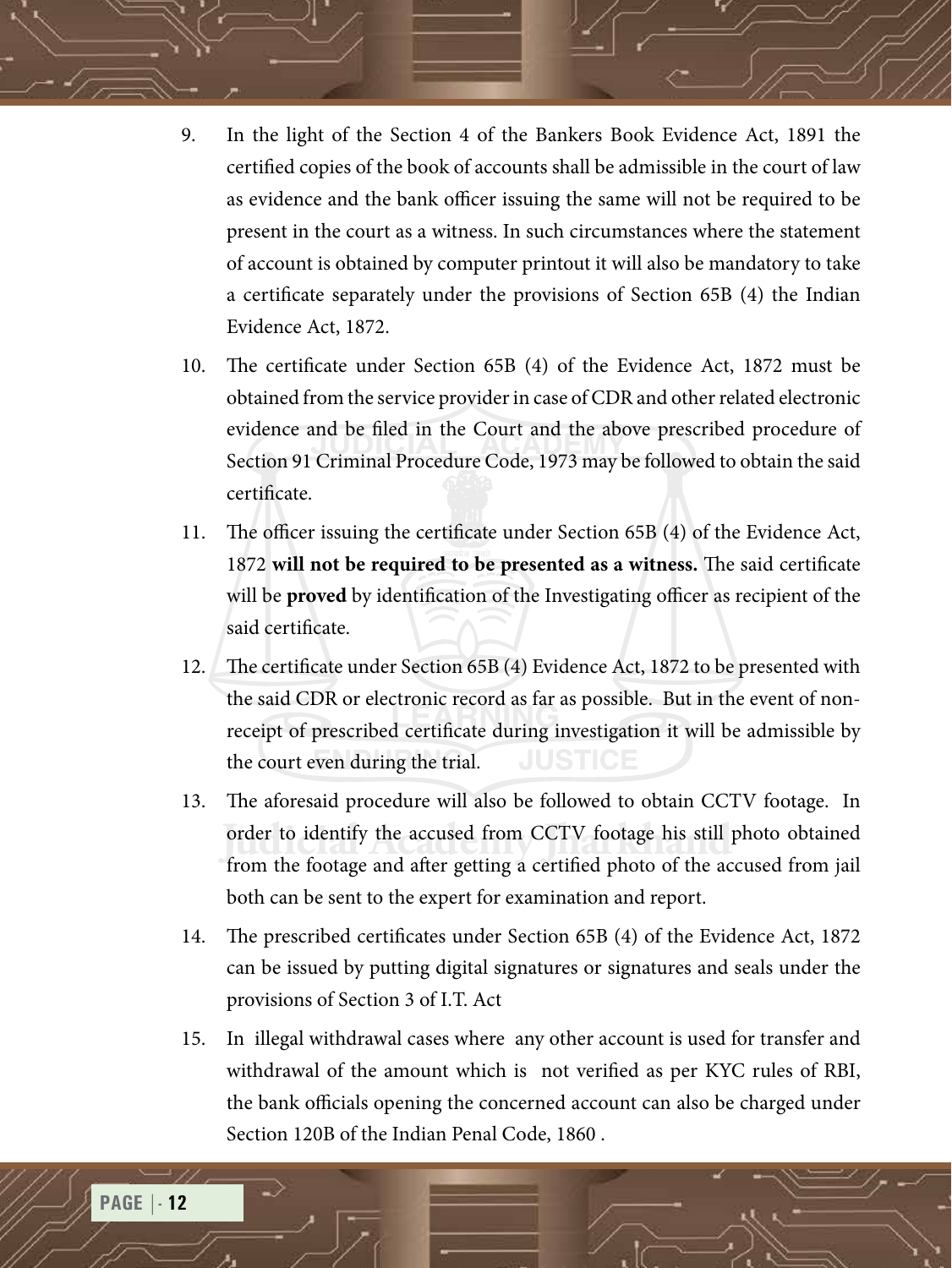- 16. The persons who permit their bank account and ATM to be used in any manner for cyber crime can be charged under Section 413/411 along with other sections of the Indian Penal Code, 1860.
- 17. In cases where the victim or witness resides in any other police station area, there statement under the proviso I to section 161 Cr.P.C. may be recorded with the help of the Audio Video Electronic instrument to avoid undue delay. The investigating officer will mention the transcript of the said statement in case diary and he will also attach the audio and video of the said statement with the case diary.

## **CRIME SCENE INVESTIGATION CADEMY**

Cyber crime scenes are totally different from traditional crimes. Electronic / Digital evidences are extremely fragile, they can easily be altered or tempered with. Therefore, utmost care must be taken in storage, examination and preservation of these evidences.

The steps to be followed at the place of occurrence:

- $\triangleright$  Proper identification and protection of the place of occurrence
- ¾ "As and where is" a written description of the place of occurrence



- ¾ Forensic Duplication of electronic evidence and maintaining proper chain of custody of the electronic evidences and devices
- $\triangleright$  Recording statement of witnesses
- Classification of evidence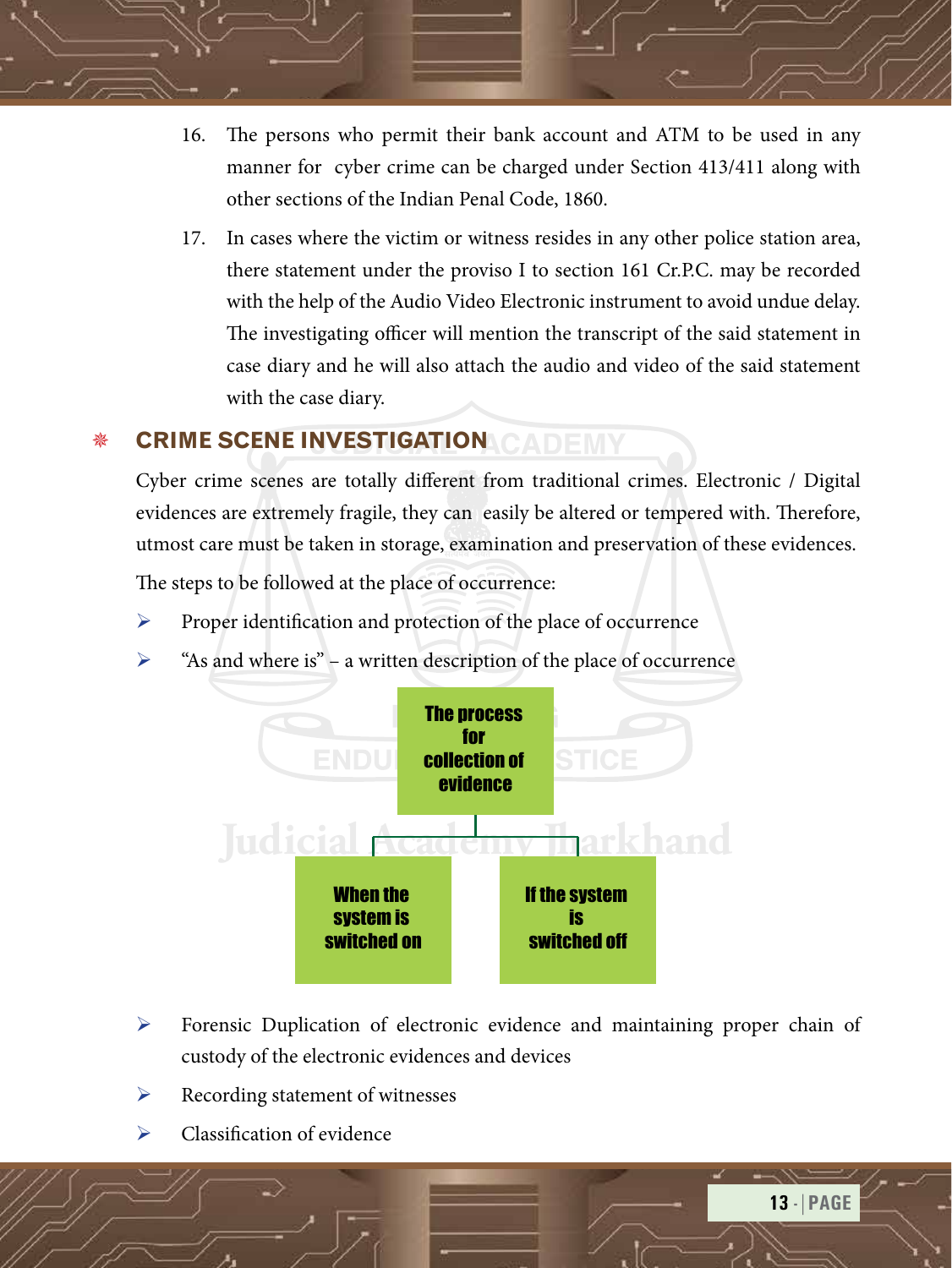Proper packaging and preservation of electronic evidence and electronic devices.

## **SEIZURE MEMO [PANCHNAMA] AND SEIZURE PROCEEDINGS**

Section 165 of Criminal Procedure Code, 1973 and Section 30 of the Information Technology Act, 2000 authorizes the Investigating Officer for collection and seizure of evidences.

Seizure procedures are very important in cyber crime cases like any other crime. The Investigating officer is required to take extra precautions as per the nature of electronic / digital evidence. Basic knowledge of forensic tools and software along with competence in computer has great relevance in the context of proper search and seizure of electronic evidence.

## **THE FOLLOWING ARE THE NECESSARY GUIDELINES FOR THE PANCHNAMA:-**

The seizure of electronic evidence to be made in terms of Section 100 of Cr.P.C. During seizure one technical expert who can correctly identify the equipment and give proper advice to the investigating officer should accompany him.

The time zone / system time plan plays a very important role in the entire Investigation process of electronic evidences. In the Panchnama, it should be ensured that the correct time is marked when the system is switch on mode along with its "hash value". If the system is found switched off, it should not be switched on.

in the Panchnama, so that the chain of custody is not broken.<br>Photographs of each device should be taken at the beginning of the Inv It should be ensured that the serial number which is found on the system is also recorded

Photographs of each device should be taken at the beginning of the Investigation at the place the device is found and if the hard disk is being detached from the device then its photograph must be taken.

#### **CHAIN OF CUSTODY**

The chain of custody provides written evidence regarding the delivery of electronic evidence as to when and to whom it is assigned. These are those people who seized the electronic device and who transfers the evidence from the place of occurrence, send it to the place of preservation, or to the forensic lab and then to the court.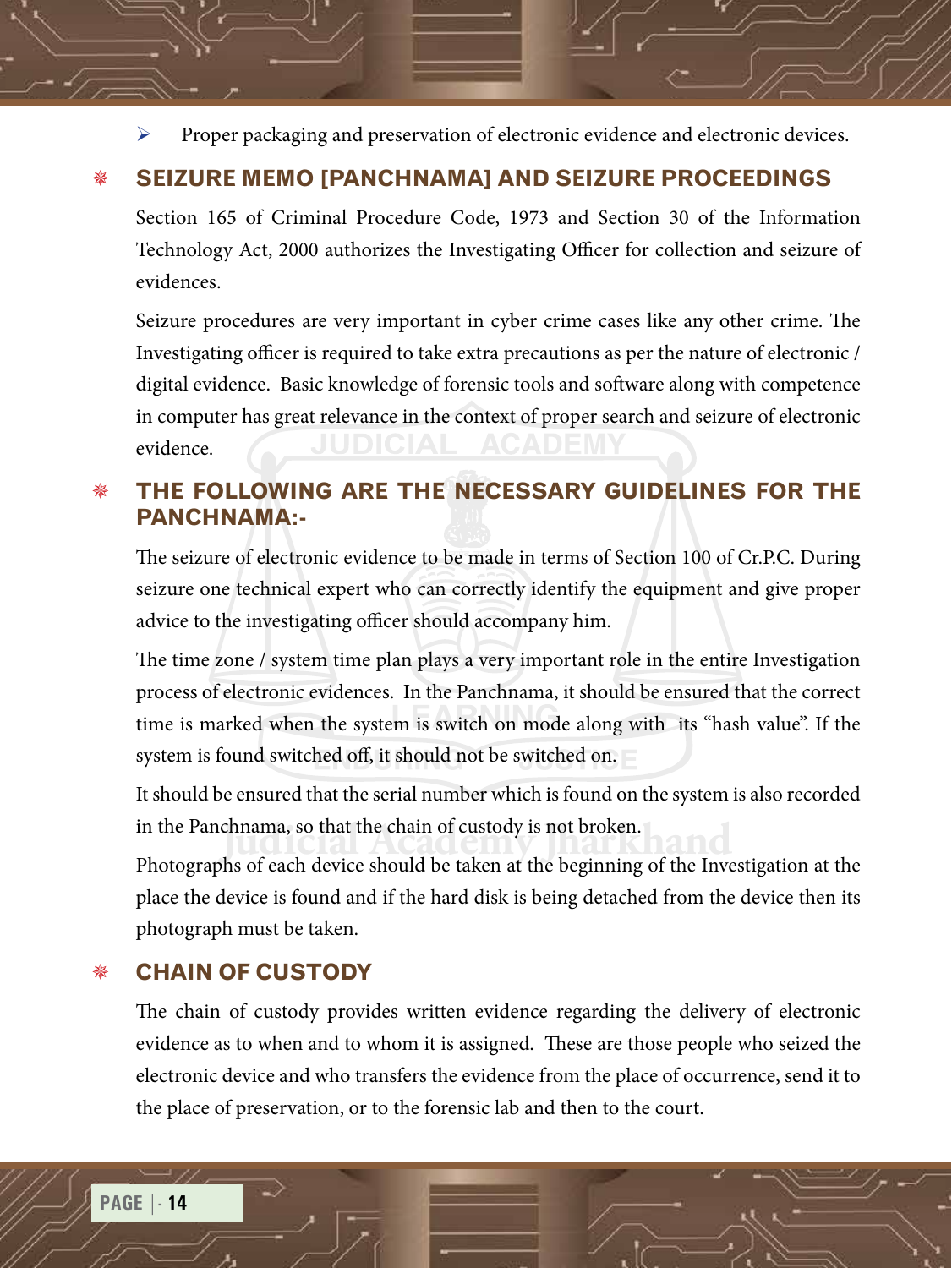## **THE MAIN POINTS IN THE CHAIN OF CUSTODY ARE:**

- ¾ The storage medium or device should physically be inspected and photographed and must be preserved in a temper free environment after preparation of due seizure memo.
- ¾ Proper protection of evidence from theft and other disasters.
- $\triangleright$  Digital / electronic evidence must be protected from external electric and magnetic fields. Digital evidences especially compact discs must be protected from scratches and other physical damages.
- ¾ Minimum number of people should be involved in handling of digital evidences.
- ¾ Identification of electronic evidence and devices should be prominent, clear and written with permanent ink.
- $\triangleright$  The Investigating Officer should reach the place of occurrence with all the preparations for search and seizure . He should have proper and sufficient number of envelopes, bags and containers available for packaging of digital evidence.

## **DIGITAL EVIDENCE COLLECTION FORM (DEC)**

Digital Evidence Collection is one important factor of cyber forensic which requires the evidence to be specific and completely accurate. The chain of custody should be properly documented and the electronic evidence in digital form be properly preserved.

The document to accompany the electronic evidence named 'Digital Evidence Collection Form'. The following details need enumeration in DEC Form -

- **Judicial Academy Jharkhand** ¾ Crime Number
- $\triangleright$  Section of law involved
- $\triangleright$  Date When the digital data or equipment is generated or sent to forensic lab for analysis.
- $\triangleright$  Name of the Investigating Officer
- ¾ Address Location from where evidences were collected.
- $\triangleright$  Equipment related information
	- $\triangleright$  What type of equipment was seized such as Hard Disk, Laptop, etc.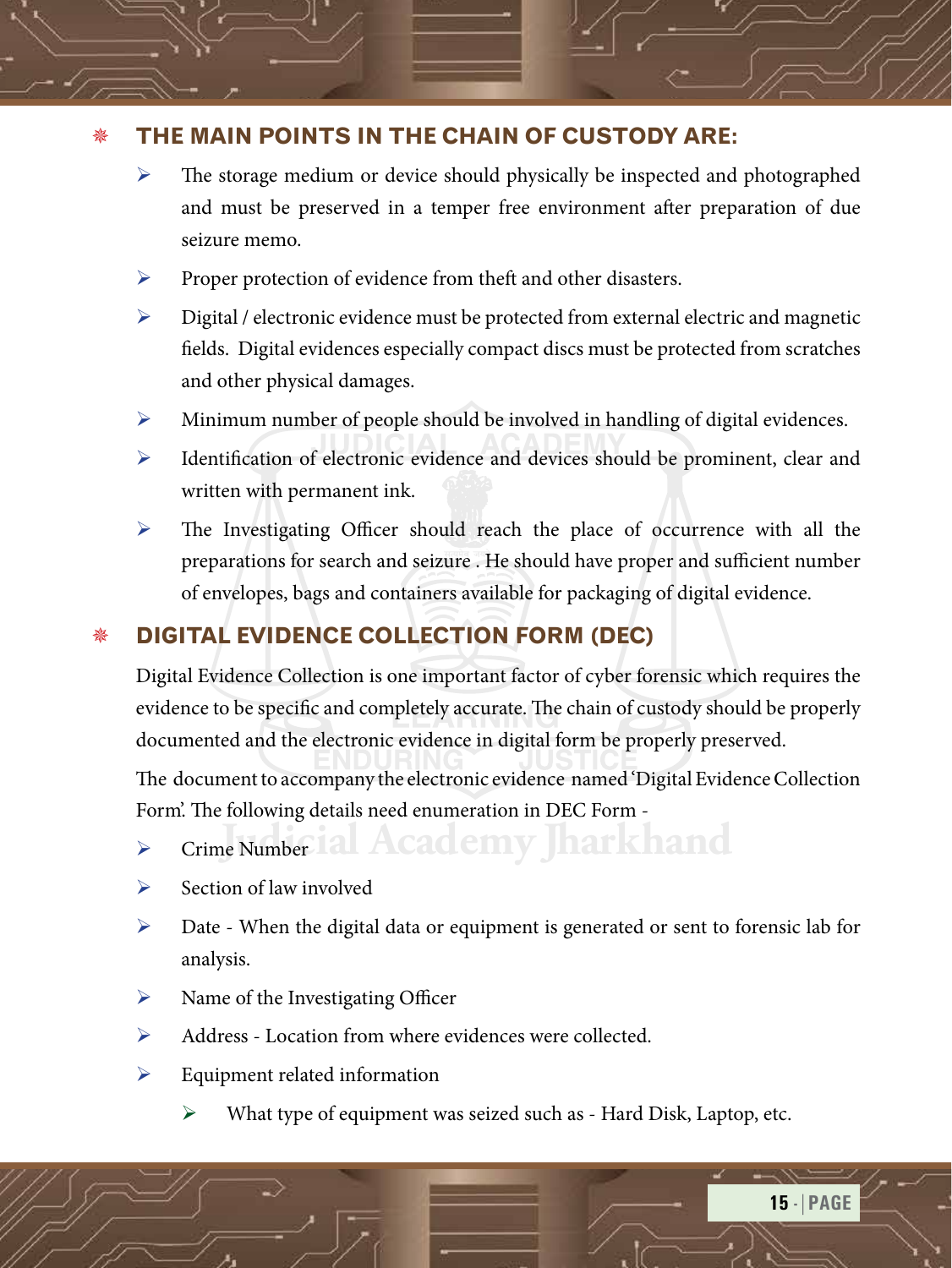- $\triangleright$  Manufacturer description of the manufacturer of the equipment
- $\triangleright$  Model No.
- $\triangleright$  Serial number of equipment
- $\triangleright$  Preserving hash value and maintaining chain of custody

#### **THE INVESTIGATION NEED TO ADDRESS THE FOLLOWING QUESTIONS –**

When was the information regarding occurrence received by the victim / witness?

**ACADEMY** 

- $\triangleright$  Who can be the main suspect?
- $\triangleright$  How the occurrence took place?
- $\triangleright$  What damage is estimated?
- $\triangleright$  Is the offender a stranger?
- $\blacktriangleright$  How will the cyber crime affect the victim?
- $\triangleright$  Which is the main system through which business is normally transacted
- ¾ What was done for identification, seizure, protection and analysis of concerned equipment/ device?
- $\triangleright$  Was the evidence collected by a specialist?

## **LEGAL PROCESS FOLLOWED AFTER THE DUE SEIZURE OF THE ELECTRONIC EVIDENCE**

- immediately before the court concerned. Jharkhand ¾ The evidence collected in the course of Investigating, should be produced
- ¾ Orders of Court should be obtained for handing over digital evidence to expert for forensic analysis.
- $\triangleright$  In case the accused makes prayer for release of the seized articles, the Investigating officer must impress upon the court about the possibility of the electronic evidence being tempered with.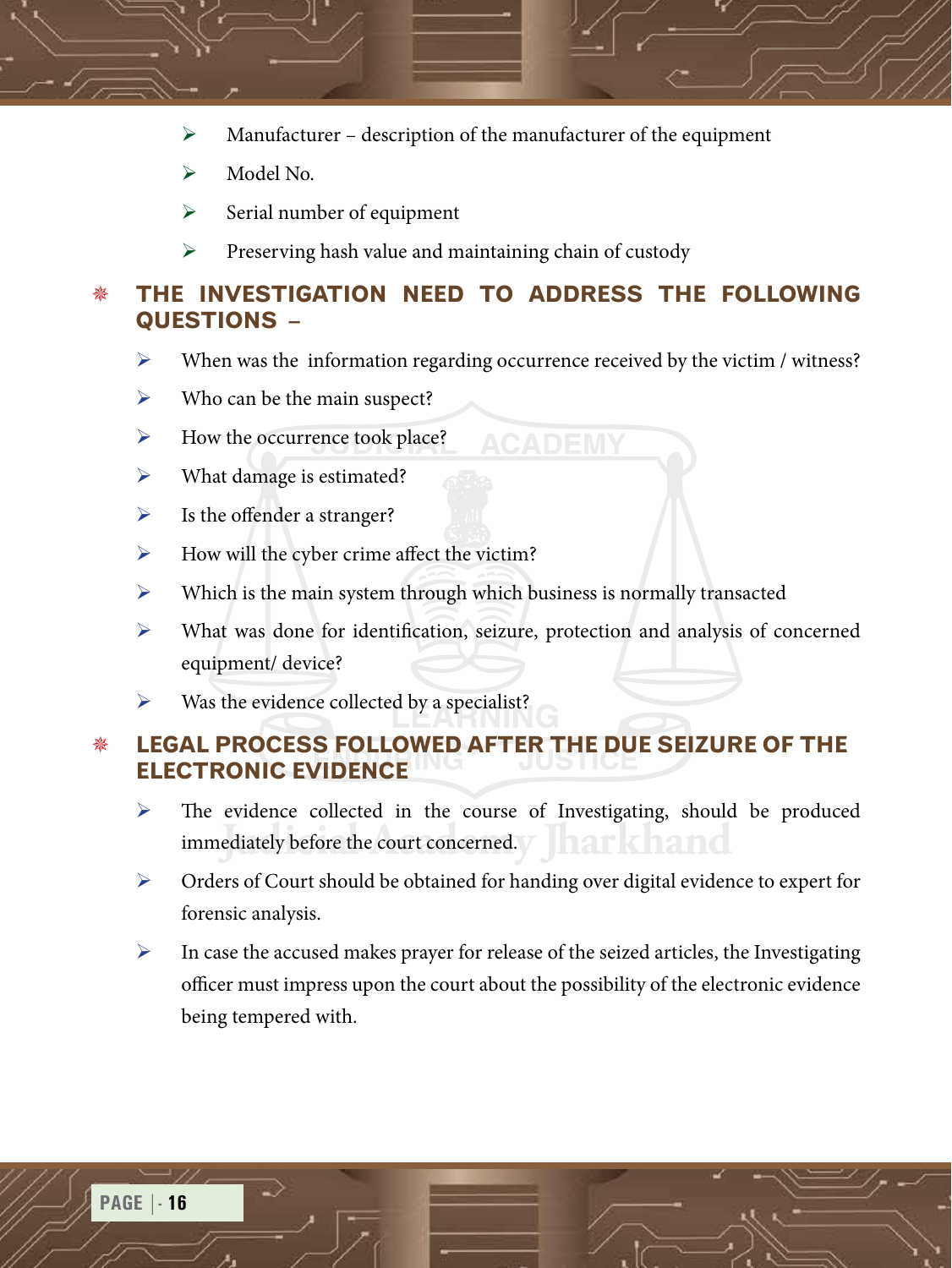#### **WHEN THE INVESTIGATING OFFICER FORWARDS THE COLLECTED ELECTRONIC EVIDENCE FOR FORENSIC ANALYSIS, THE FOLLOWING GUIDELINES SHOULD BE FOLLOWED.**

The electronic evidence should accompany :

- $\triangleright$  Brief history of the case and the DEC form.
- $\triangleright$  The details of the exhibits seized and their place of seizure.
- $\triangleright$  The model, make and description of the hard disk or any storage medium
- $\triangleright$  The date and time of the visit to the place of occurrence.
- $\triangleright$  The condition of the computer system (on or off) at the place of occurrence.
- $\triangleright$  Is the photograph of the place of occurrence taken?
- $\triangleright$  Is it a stand-alone computer or in a network?
- ¾ Has the computer any internet connection or any networking with other computers?
- $\blacktriangleright$  All electronic evidences must be examined by the examiner of electronic evidence notified under Section 79A IT Act 2000.
- $\blacktriangleright$  All columns in the charge sheet must be filled carefully and the original documents and seized articles must accompany the charge sheet.

## **THE GUIDELINES FOR PREPARING THE CHARGE SHEET IN CYBER CRIME CASES :**

- $\triangleright$  All the information shared by the complainant during registering the FIR / Course of investigation should be included in the Police Report.
- **Judicial Make sure the section mention in FIR are still applicable and neither any of the sections have been repealed nor have been held unconstitutional (Shreva Singhal)** sections have been repealed nor have been held unconstitutional. (Shreya Singhal v. Government of India, AIR 2015 SC 1523 wherein the Hon'ble Supreme Court has declared section 66A of Information Technology Amended Act as invalid).
- $\triangleright$  The documents proving the proper chain of custody of the electronic evidence must accompany the charge sheet.
- $\triangleright$  FSL report should be attached to the charge sheet.
- ¾ Please provide detailed information about the place of occurrence and the process the Investigating Officer has followed for digital analysis of electronic records.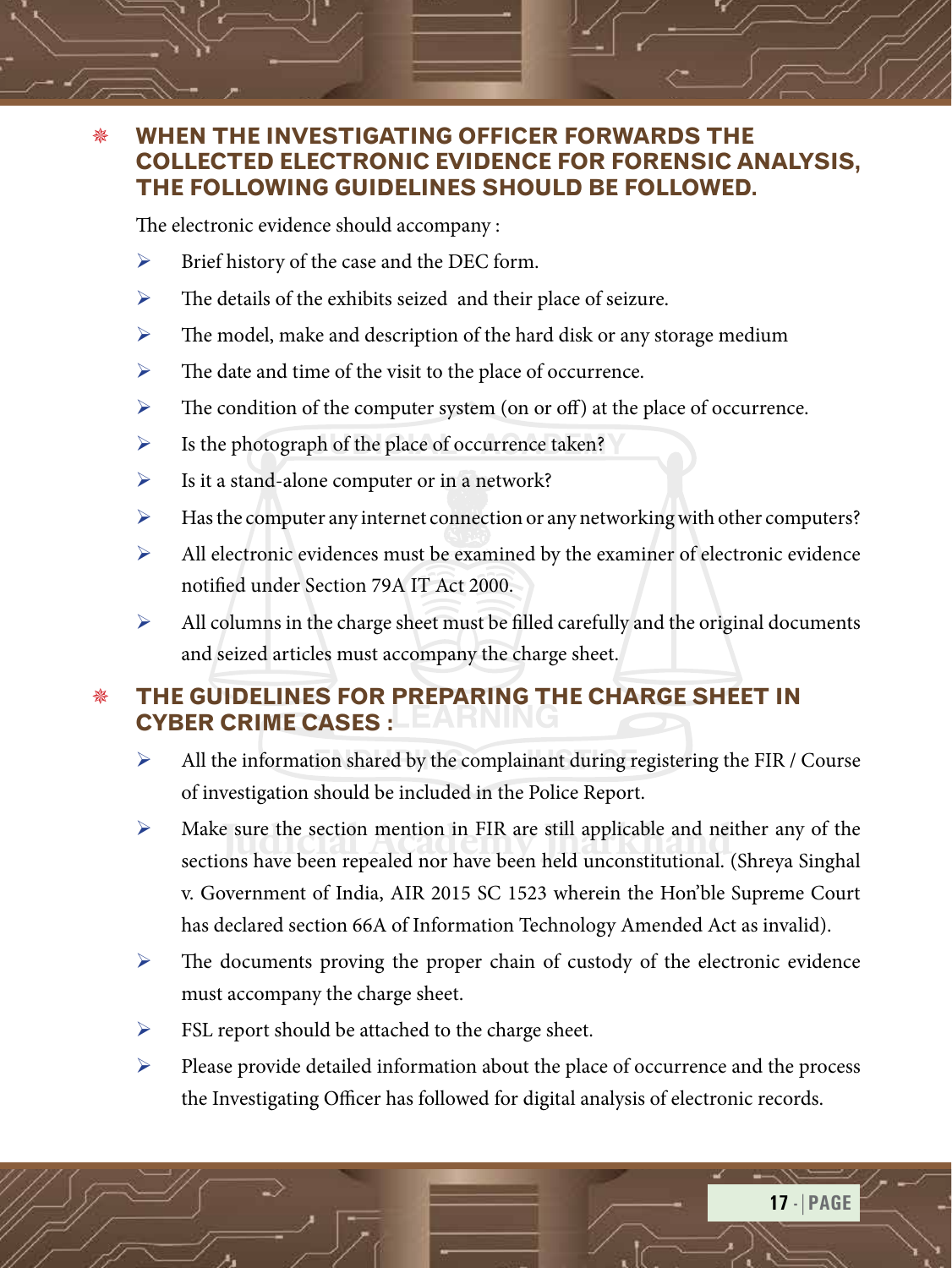#### **Description 3**

#### IN JHARKHAND THE FOLLOWING CYBER-CRIMES OCCUR MOST FREQUENTLY

- 1. Commission of fraud by making series calls on various mobile numbers and seeking the Debit/Credit card detail through various hacks of social engineering (Vishing Fraud)
- 2. Commission of financial fraud through spoof email
- 3. Vishing fraud using VoIP
- 4. ATM cloning by authenticating the Debit card details over IVR system of the banks
- 5. UPI (Unified Payment Interface )fraud by registering UPI on the registered mobile number of the victim after getting his details through social engineering
- 6. Financial frauds through E-commerce services like OLX by publishing fake sale offers using forged/impersonated identities

Illegal withdrawal of money from ATM

Posting of obscene and defamatory material on Social Network site / Cyber Stalking Spoofing / Skimming

In case of the above crimes, the Investigating officer is expected to follow the following guidelines-

- $\triangleright$  The victim is supposed to lodge the FIR in the nearest police station pursuant to the order of the Hon'ble Supreme Court in the judgment of *[Lalita Kumari v. State of Uttar Pradesh, (2014) 2 SCC 1]*
- Unce FIR is registered, the Investigating officer can ask for the CAF, KYC of the<br>victim's account and the beneficiary's account under Section 91 of Code of Criminal  $\triangleright$  Once FIR is registered, the Investigating officer can ask for the CAF, KYC of the Procedure, 1973. The bank officer is required to provide all the information sought by the Investigating officer with the certificate mentioned under Section 65B(4) of Indian Evidence Act, 1872 within 24 hours without any delay (Section 167 Cr.P.C.).
- $\triangleright$  If the bank officer refuses or delay to provide these evidences without any reason, then legal action will be taken against the bank officer.
- $\triangleright$  The Investigating Officer will seek permission from the court to seize the bank accounts of the accused under section 102 of Criminal Procedure Code, 1973, the bank is under the obligation to seize those accounts in the compliance of Hon'ble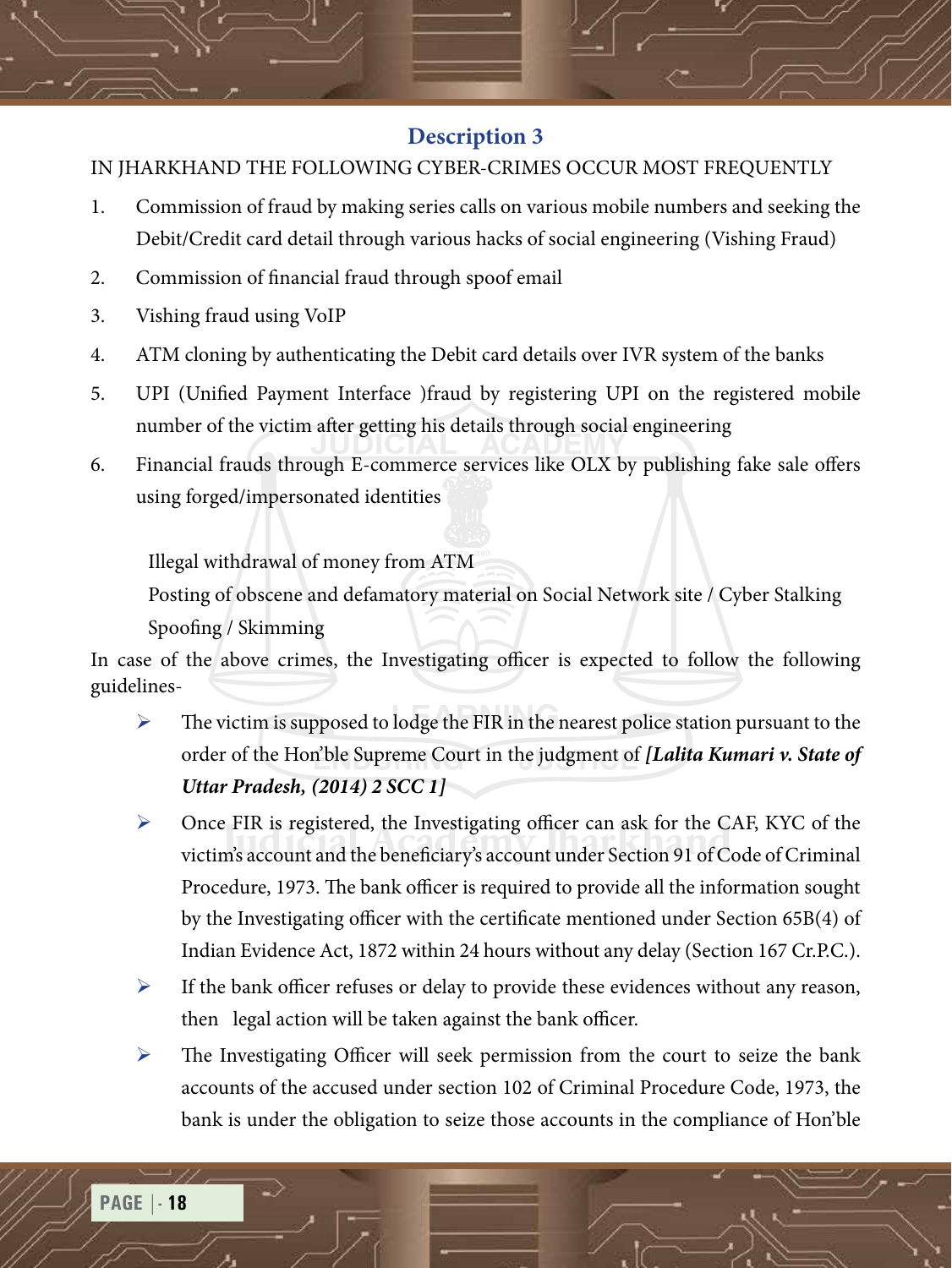Supreme Court's Order *[State of Maharashtra v. Tapas D. Neogy (1999) 7 SCC 685].*

- $\triangleright$  The victim can register the FIR for cyber stalking and posting of pornographic material on social network site in any police station under Section 354 (D) 1 (ii) of Indian Penal Code, 1860. If the police station in-charge refuses to register the FIR, then legal action will be taken against that police officer-in-charge. Registering of FIR is mandatory for the Police Station-in-Charge. *[Lalita Kumari v. State of Uttar Pradesh, (2014) 2 SCC 1]*
- $\triangleright$  Where the printouts of offensive material is brought by the victim it shall be certified under section 65B of the Evidence Act by the victim and there is no need to further obtain certificate under section 65B (4) from the service provider and photographs submitted by the victim will be accepted as secondary evidence.

#### **Note:-**

- $\triangleright$  The Investigating officer will inform the victim about his right to file application for grant of compensation under Section 43A of the Information Technology Act 2000 before the Competent Authority (The Secretary of the Department of Information Technology of every State)
- $\triangleright$  The Investigating officer will also inform the victim about the circular of the Reserve Bank of India RBI/ 2017-18 /15 DBR.NO.Leg.BC.78 /09.07.005/ 2017-18 Dated **ENDURING** 6/7/2017.



qqq